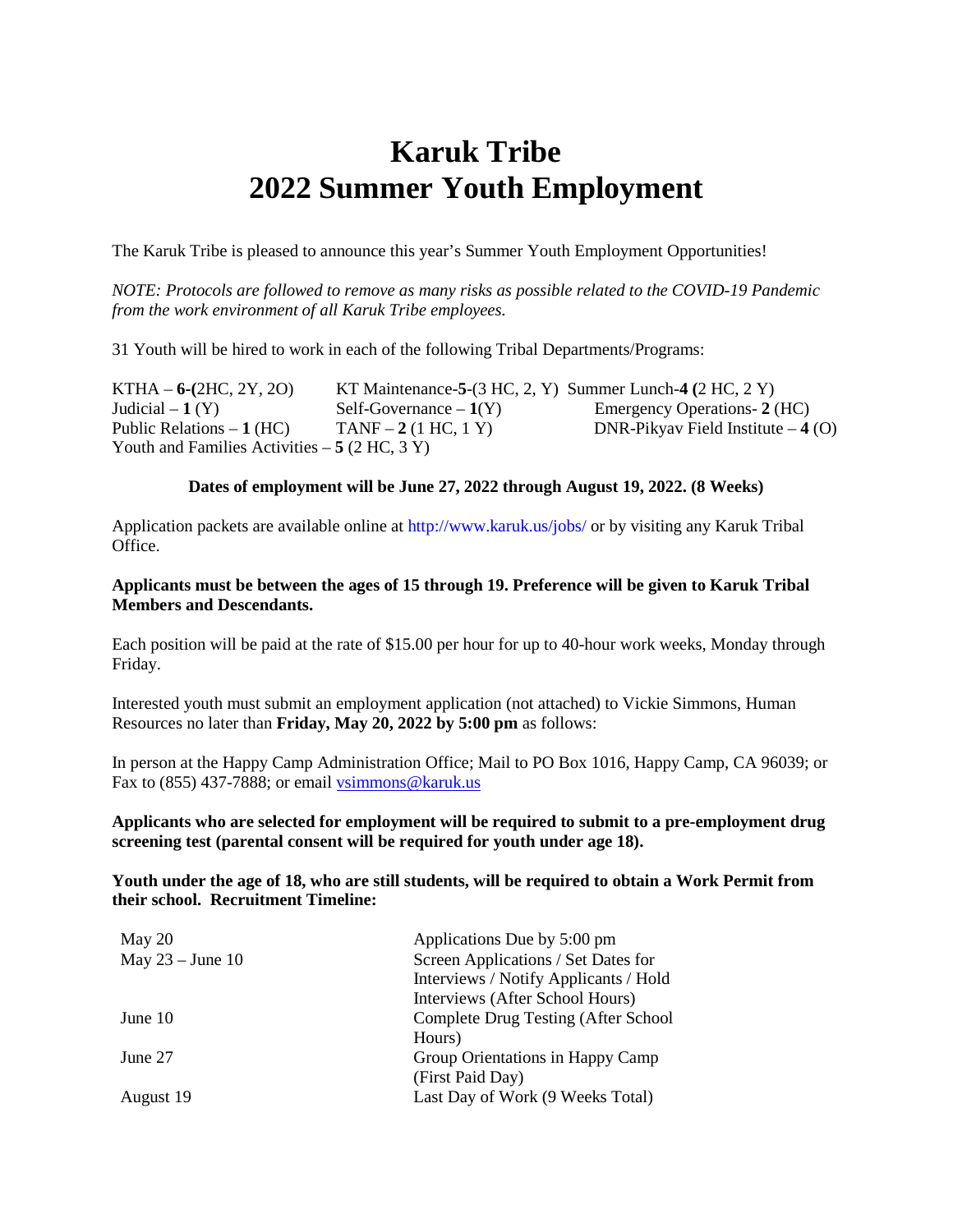## **Summary of Summer Youth Positions**

**(1 Position) Karuk Judicial:** Youth choosing to be hired as a Summer Youth Worker for the Karuk Judicial will be tasked with assisting Court staff in outreach and education, community surveying, learning and applying desktop software applications skills such as; Microsoft Project, Publisher, Excel, PowerPoint, Canvas and Adobe.

Other duties assigned may include: assisting the operations manager with updating inventory, ensuring vehicles are up to date with servicing, learning and assisting logging in mail, preparing and submitting tribal fiscal forms such as; agenda request forms, authorization to submit proposals, maintenance work request, IT Dept. work orders, purchase requisition and may be tasked with preparing online supply orders for Quill or Amazon. *May assist with peer support for the Karuk Summer Youth Gathering for 8th-12th grade students, June 28, 2022-July 1, 2022 in Happy Camp.* (overnight camping with daily activities (4 days and 3 nights) that focus on culture, language, team building and peer support)

This worker will be based in Yreka and will travel with court staff to satellite offices in Happy Camp and Orleans.

**(4 Positions) DNR:** This summer, youth based at the Karuk Department of Natural Resources (KDNR) will have the opportunity to work with Pikyav Field Institute and Wildlife program staff. Under Pikyav Field Institute supervision (3 days/week), youth will have the opportunity to participate in and learn about current natural-resources-related projects at KDNR, and will get to choose a topic of interest and spend the summer learning from KDNR staff, Cultural Practitioners, and others in order to develop lessons and teach about their area of interest. Youth will also spend roughly 4 hr/week working on the Tishániik Community Farm, and will spend 1 day/week with Wildlife staff getting to learn different ways of tracking, monitoring, researching, and stewarding local wildlife and their habitats.

**(2 Positions) Emergency Operations:** Preparedness projects will be our main focus for this summer. Planning a Preparedness Fair for the community, and setting up the Emergency Operations Trailer and Center for response are projects we will be working on this summer.

**(4 Positions) Summer Lunch Program:** This position will assist the primary cooks in carrying out daily activities and functions of the Summer Food Program. Sites are located in Yreka, Happy Camp, and Orleans. Duties include (but are not limited to) assisting in: meal planning, food preparation, serving food/preparing food to-go, clean up, and keeping a daily sign in sheet to accurately keep track of the Summer Food Program participants and meals that are served. This position is currently only approximately 6 hours per day (approximately 8 AM – 2 PM), about 30 hours per week.

**(1 Position) Public Relations:** The position over the summer will work to develop graphics and designs related to social media/webpage design. This is a position that you can bring your creativity and uniqueness to the forefront. We will work together on multiple media platforms and assess levels of virtual advocacy within local and national tribal communities.

**(2 Positions) TANF/NEW program:** Summer youth worker will be afforded the opportunity to learn policies/procedure implementation, day to day operations Temporary Assistance to Needy Families (TANF) program. Summer youth worker duties include but are not limited to: performing administrative tasks such as data entry, organizing files, record-keeping, preparing documents, managing office supply, and answering telephones. You will also be assisting in review of policies and policies that implement the Temporary Assistance to Needy Families (TANF) program goals objectives.